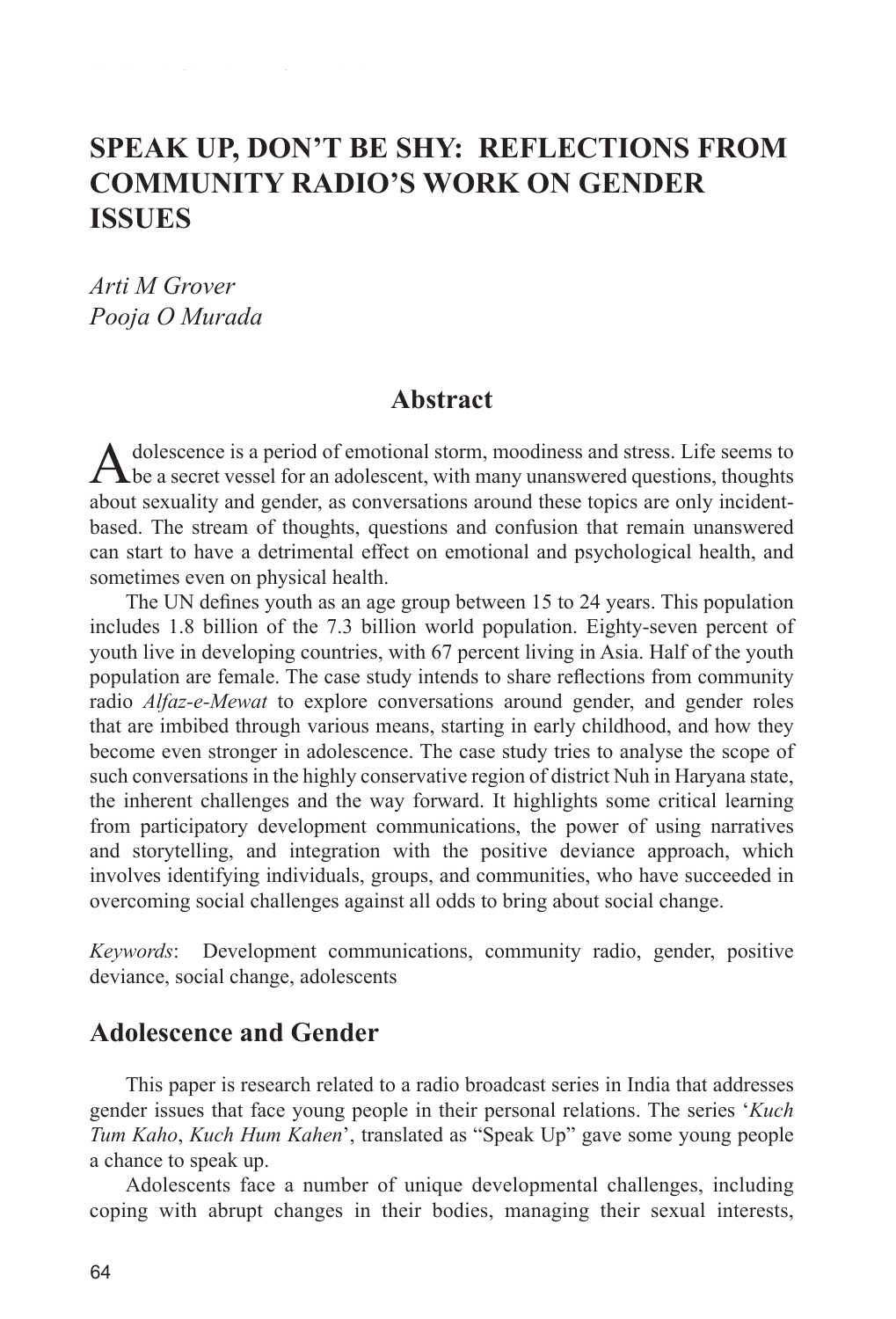forming new kinds of relationships, and planning their academic and occupational futures. Gender affects how the youth manage all of these challenges (Perry and Pauletti, 2011). The UN defines youth as an age group between 15 to 24 years. This population includes 1.8 billion of the 7.3 billion world population. Eighty-seven percent of youth live in developing countries, with 67 percent living in Asia. Half of the youth population are female. According to social role theory<sup>1</sup>, historical and cultural expectations influence behaviours, gender roles, and characteristics of men and women (Massachusetts Association for Marriage and Family Therapy, n.d.).

The early gender bias experiences that children encounter can shape their:

- Attitudes and beliefs related to their development of interpersonal and intrapersonal relationships,
- Access to education equality, as well as
- Stifling their physical and psychological wellbeing (Hendrix & Wei, 2009). Developmental psychology<sup>2</sup> and life span development<sup>3</sup> based on the principles of multidimensionality and multi directionality<sup>4</sup> hold much greater relevance in adolescence where one undergoes a transition from childhood to adulthood.

#### **Influence of Media on Adolescence**

Newspapers, magazines, television, radio and computers are some commonly found media tools available worldwide. According to the World Bank Report (2003), 22 percent, 28 percent, 23 percent and 21 percent of the global population have access to radio, television sets, telephones and internet, respectively. The deficit of information is greater in rural regions of India. Accessibility and availability of media options vary substantially between states, districts, tehsils, and by gender.

The influence of the media on the psychosocial development of children is profound. For instance, television has the potential to generate both positive and negative effects. A child's individual developmental level is a critical factor in determining whether the medium has positive or negative effects. Not all television programmes are bad, but negative effects of exposure to violence, inappropriate sexuality and offensive language are often seen (Paediatr Child Health. 2003).

Similar effects of other media, including advertising, radio, videos, can also be seen across varied contexts.

<sup>1</sup> Role theory is a perspective in sociology and in social psychology that considers most of everyday activity to be the acting out of socially defined categories.

<sup>2</sup> Development psychology shows how people grow and change. These changes include physical, feelings, thoughts, and behaviour.

<sup>3</sup> Life span development is the study of how humans grow and change throughout their entire life.

<sup>4</sup> Multidimensional changes happen across many different aspects of a human life at the same time, biological (or physical), cognitive (or mental) and socioemotional changes. Multidimensionality relates to dimensions and specific components of those dimensions which grow and shrink during different points in a person's development.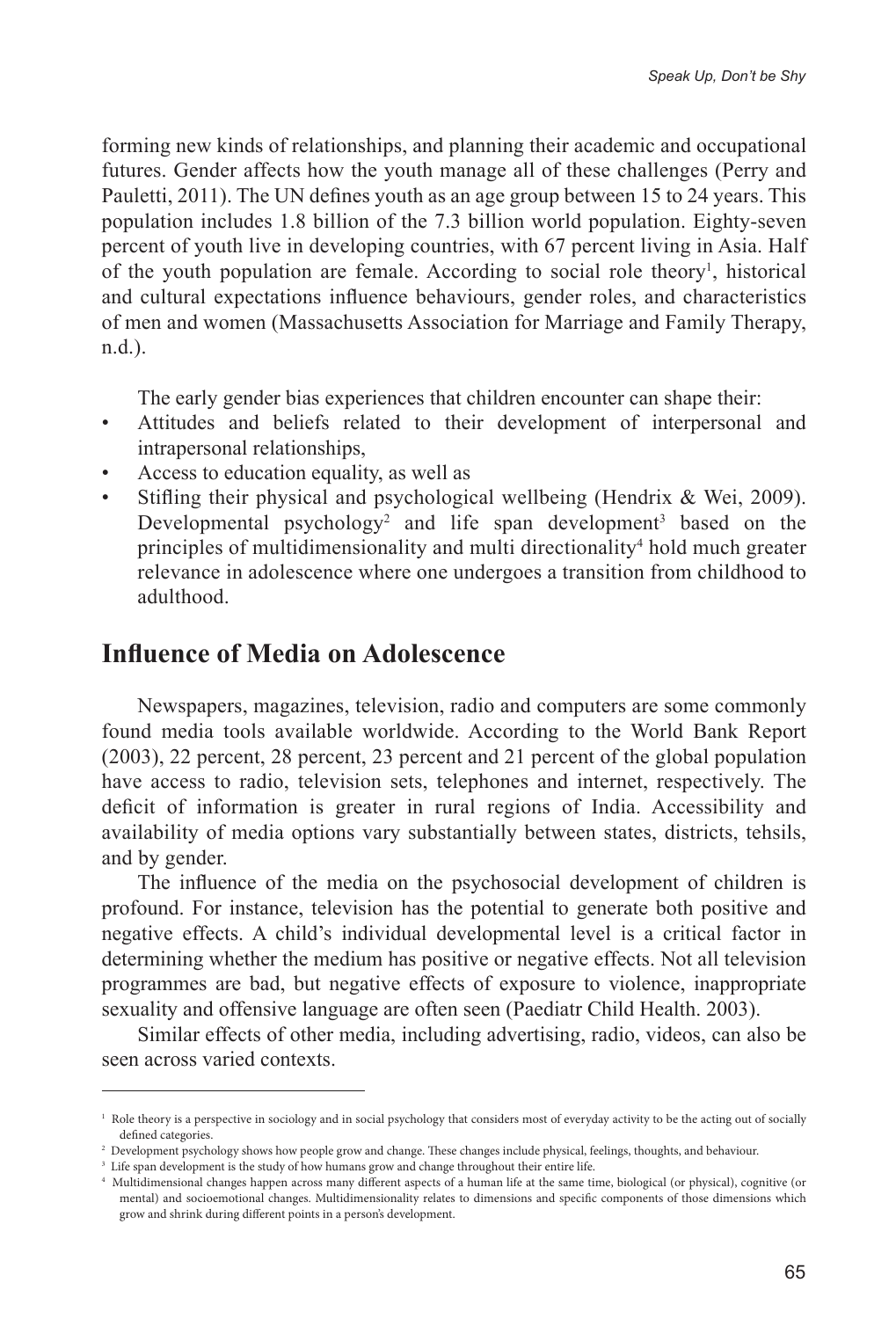# **Study Objective**

This case study talks about how a community radio programme series $5$  on Alfaz-e-Mewat (Wikipedia, n.d.) focused on the emotional health of adolescents, and played an effective role in giving them a platform to share their views, concerns, and aspirations. The series also helped youth find solutions amongst themselves and initiate a dialogue amongst various stakeholders, viz families, teachers and peer groups. The study also shares how youth in a closed conservative community opened up to speak about their problems and were comfortable sharing their personal stories of joy, hatred, love, attraction and violence.

#### **Study Method**

The study used a mixed method research design, including qualitative aspects to show how community radio is playing an instrumental role in giving a voice to adolescents. It highlights the programming parameter of community radio Alfaze-Mewat for the broadcast series focusing on the emotional health of adolescents, as a result of which adolescent girls and boys came forward to speak up and overcame their shyness to talk about their issues. Discussions and case studies were done by the radio team members trained on community learning programme<sup>6</sup> by Maraa<sup>7</sup> pertaining to gender issues to analyse the social and behaviour changes in adolescents after getting the platform of community radio to share and speak up. The series was financially supported by Creating Resources for Empowerment in Action (CREA)<sup>8</sup>.

### **Theoretical Perspective**

The study was based on action research that included participatory production of radio programmes. Largely experiential in nature, its foundation was in these areas: behaviour change communication<sup>9</sup>, social and behaviour change communication<sup>10</sup>. These models mark a critical shift in the understanding of communication

<sup>&</sup>lt;sup>5</sup> Community radio is radio broadcasting with the objective of serving the cause of the community, in the service area, by involving community members in the broadcast of their programmes. It affords a unique advantage of receiving transmission through low-cost and battery-operated portable receiving sets (Community Radio India website).

<sup>6</sup> The Community Learning Programme approach focuses on issues related to the health of individuals and their communities. It addresses local needs with clear learning objectives, promotes collaboration between media, development groups and education agents, with interactive and participatory formats, face-to-face learner support, and is driven by local resources.

 $^7$  Maraa is a media and arts collective based in Bangalore, India that works with community radio stations capacity building besides their work on democratising public spaces and politicising artistic practice.

<sup>8</sup> CREA is a feminist human rights organisation based in New Delhi, India. CREA works on a diverse range of human rights movements and networks, to advance the rights of women and girls, and the sexual and reproductive freedoms of all people.

<sup>9</sup> Behaviour change communication (BCC) is an interactive process of any intervention with individuals, communities, and/or societies (as integrated with an overall programme) to develop communication strategies to promote positive behaviours appropriate to their settings.

 $10$  Social and Behaviour Change Communication (SBCC) is guided by a comprehensive ecological theory that incorporates individual level change and change at broader environmental and structural levels. Thus, it works at one or more levels: the behaviour or action of an individual, collective action taken by groups, social and cultural structures, and the enabling environment.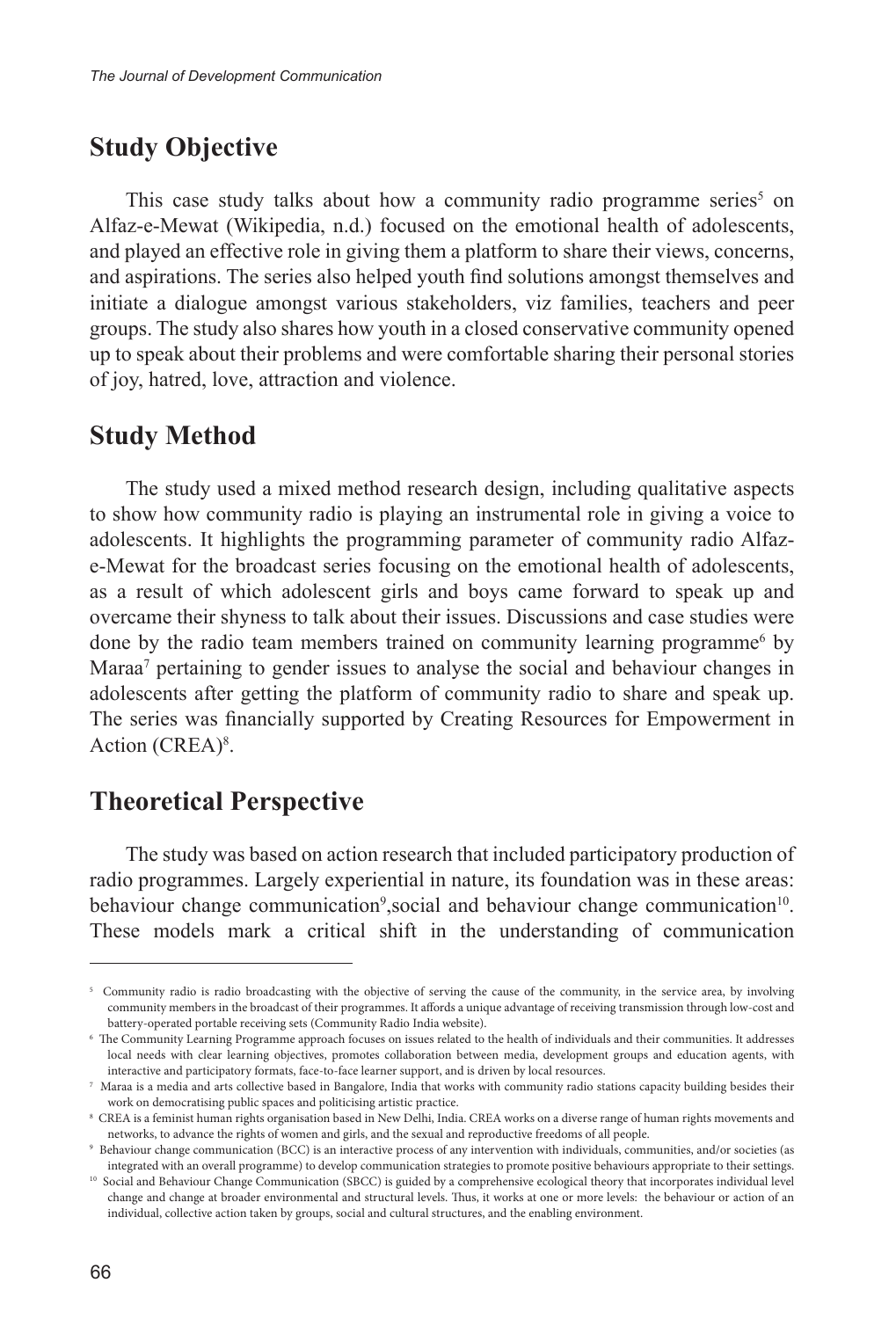for development. Communication for social change has moved further from "behaviour change communication" (BCC) toward "social and behaviour change communication" (SBCC), which emphasises improved individual and group behaviours as well as strengthening the social context, systems, and processes that underpin emotional health. The study also reveals the positive deviance approach<sup>11</sup> at work using community radio as a tool to promote social and behaviour change because of its local and participatory nature.

# **Community Radio: A Platform to Connect Rural Communities**

Community radio is a powerful tool for the poor and for non-profit organisations serving society. Its enormous benefits as an information and communication tool are widely used all over India. UNESCO's Community Radio Handbook (Fraser and Estrada, 2001) quotes the following declaration of principle by the World Association of Community Broadcasters:

*Community radio responds to the needs of the community; it serves and contributes to its development within progressive perspectives in favour of social change. Community radio strives to democratise communication through community participation, in different forms, in accordance with each specific social context.*

The essence of community radio is community participation in content planning, management, and day-to-day operations of the station. Non-commercial in nature, community radio serves the communities it caters to with technology that works well in the cultural context of the community it serves. Though its reach is focused by law on a small geography, a community radio station plays a pivotal role in dealing with social problems in addition to providing entertainment. Community radio acts as an intermediary between government and locals, making the voices of the community heard. It has, indeed, proved to be a viable medium of communication at the grassroots level because of its low-cost and availability, even in the case of erratic electricity supply (Murada & Grover, 2014).

UNESCO recognises community radio as a medium that gives voice to the voiceless, serves as a mouthpiece of the marginalised, and is at the heart of communication and democratic processes within societies Fraser and Estrada (2001) suggest that community radio plays a vital role in making people aware about their basic rights, entitlements and duties, while providing a strong platform

<sup>&</sup>lt;sup>11</sup> Positive deviance approach involves identifying individuals, groups, and communities that have succeeded in overcoming social challenges against all odds to bring about social change.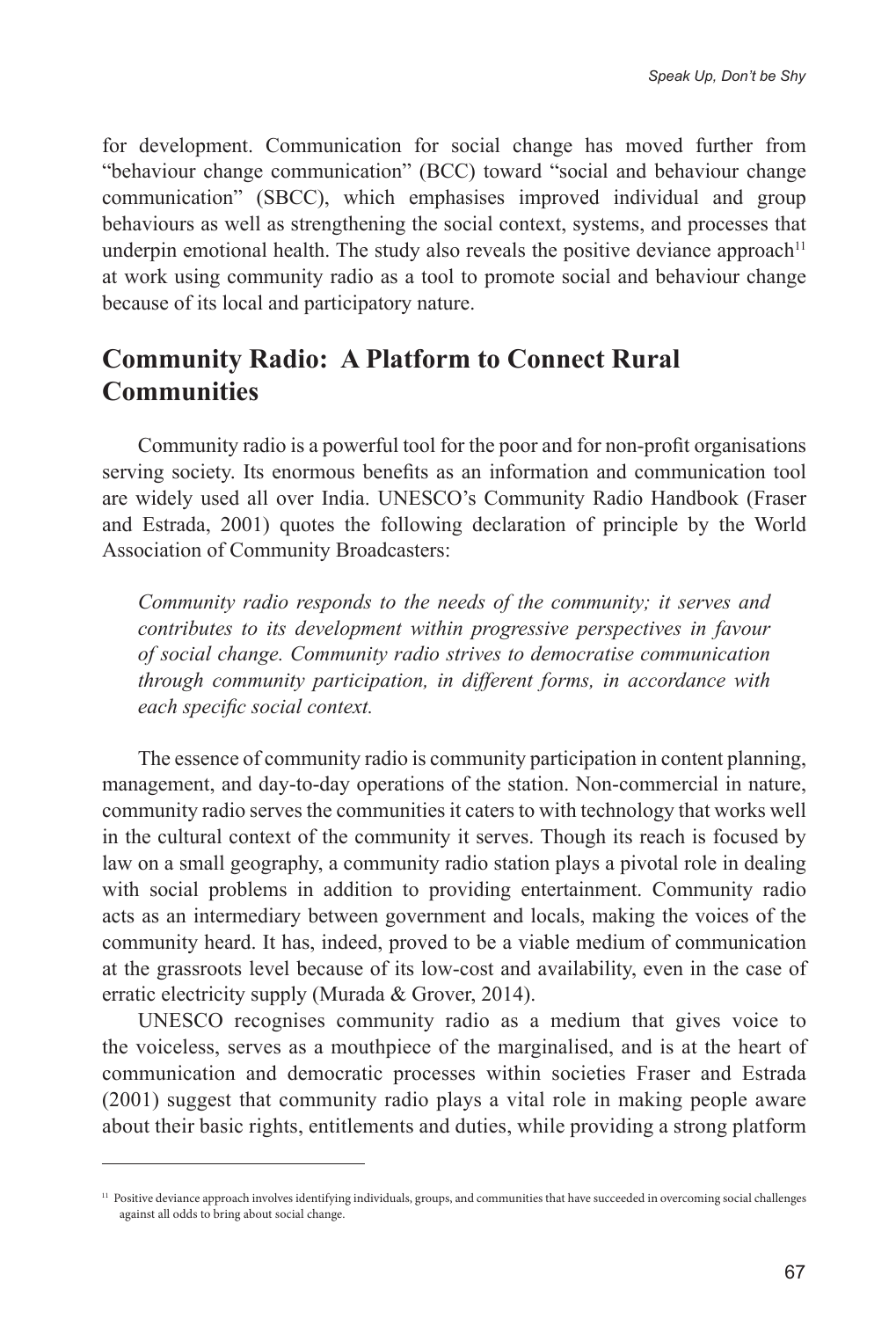to the community to express. Community radio provides a comprehensive mode to disseminate messages on a wider scale and be a source of entertainment. It provides a platform for the promotion of women role models who can inspire others and help educate and sensitise men on gender equality, as men's access and use of the media is more than women's in the villages. They also note that community radio is characterised by the active participation of the community in the process of creating information and entertainment, as well as culturally relevant material and placing an emphasis on local issues and concerns. Trained local producers create programmes using local voices. The community actively takes part in the content creation and station management. Unlike commercial broadcasting, community radio is a unique entity with an ethos of independence and responsibility to serve the community. Given the participatory nature of community radio, the community itself decides its priorities and needs in terms of information provision.

#### **Community Radio Viewed with a Gender Lens**

Gender inequalities in participation and access to media limit their potential to become inclusive, democratic spaces. Biases, stereotyping and unbalanced reporting from a gender perspective normalise and further entrench unequal gender power relations at the root of discriminatory attitudes and practices.

Section J of the Beijing Platform for Action adopted at the Fourth UN World Conference on Women in 1995 underscores the importance of media to the advancement of women. Shared interests, social behaviour, and communication are attributes that pull women, men and youth into clusters and sub clusters of society that are visible to community radio through a lens that is unmatched by mainstream media. This has been evidenced by many community radio stations that have introduced socially acceptable virtual platforms, allowing women to publicly discuss and debate issues that are related to their unique experiences and needs. This specific opportunity, matched with a response to international standards, lends credibility to community radio, as documented in numerous cases of good practice. It also leads to ethical practices and facilitates support from legislators for enabling policies (Ghoorah, 2014).

By reaching out to the unreachable, community radio is able to foster social inclusion, inspire creative cultural expression, disseminate information and knowledge, and enforce democratic values that invite equal participation in shaping public opinion.

#### **Intervention Area**

Community radio *Alfaz-e-Mewat* FM 107.8 operates in a district called Nuh (formerly Mewat), in the state of Haryana, India. Nuh is one of most "backward"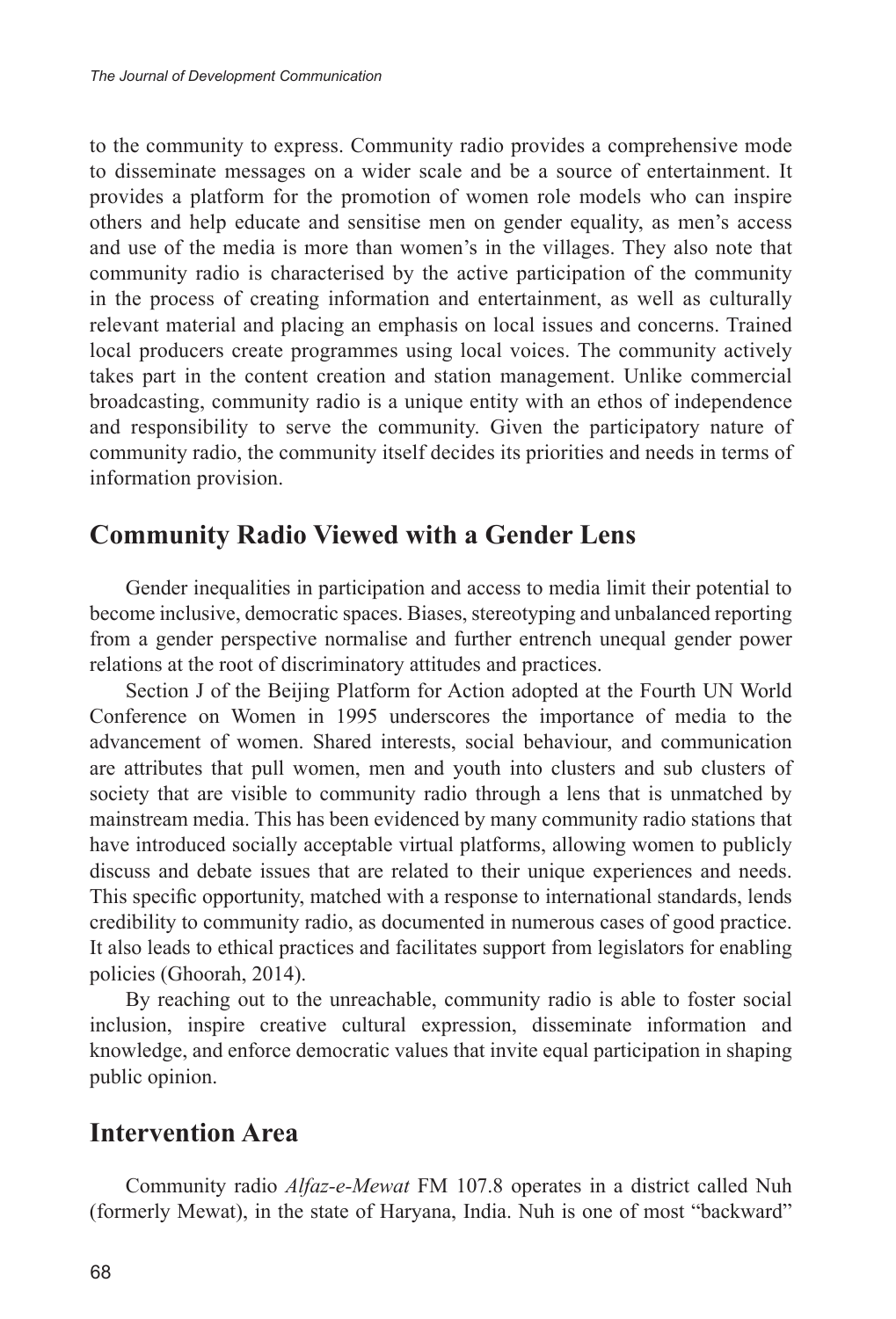districts, even though it is in such close proximity with the national capital and millennium city, Gurugram (formerly Gurgaon). The area is largely inhabited by Meo Muslims<sup>12</sup> and characterised by some of the lowest socioeconomic development indices.

The maternal mortality rate in the district is 275 as compared to 212 in India. As per the Census of 2011, the region had about 42 percent literacy, of which female literacy stands as low as 28 percent. The average household size is seven. Aggressive and deep-rooted patriarchy at home and in society, as well as violence from male partners, has kept women silent. Gender inequality can be seen right from childhood. The low literacy rate amongst girls makes it evident. Girls often drop out of school to help their mother in the household chores, fetch water from miles away, or take care of the younger siblings. These work divisions based on gender roles and the prevalent gender biases affect development and opportunities as children, adolescents and even further as adults (Godyal & Makhija, 2014).

#### **Alfaz-e-Mewat and Gender Programmes**

Sex and gender are often used as synonyms and when one talk about radio and gender, we often think that programmes meant to cover both women and men is gender-based. Alfaz-e-Mewat explored working on gender under a community learning programme series. In order to do gender programmes, it was important that our own understanding on gender gets built and how to engage with youth on such issues.

The term "gender" is a sociological concept. It does not mean "women" and it does not exclude men. The issue of gender is explored by FAO (2011) in the Dimitra Project<sup>13</sup>. Gender expresses the social relations between men and women, which are based on culturally-acquired values and norms associated with femininity and masculinity. These relations vary constantly from one time and place to another. Principles, values, beliefs and behaviours evolve and are rooted in specific contexts<sup>14</sup>.

• Gender is part of the broader socio-cultural context. Gender does not pose a problem by itself but by how these gender differences get translated as gender stereotypes<sup>15</sup> and biases.

<sup>&</sup>lt;sup>12</sup> Meos comprises the majority of inhabitants of Mewat, a region in northwest India situated between the cities of Delhi, Agra and Jaipur. Most belong to Raj put families and embraced Islam four centuries ago (Shams, 1983: 17), though a lot of Hindu customs were practiced as late as the mid-twentieth century. Moe society is still divided into pals and gotras, as in Hindus, with clear exogamous rules. The religious orientation of the Meo identity is thus deeply contested (Mayaram 2004).

<sup>&</sup>lt;sup>13</sup> Dimitra Project is a participatory information and communication project that contributes to improving the visibility of rural populations, women in particular. The goal of the project is to highlight the role of women and men as producers, so that their respective interests are better taken into consideration and they can fully participate in the rural development of their communities and countries.

<sup>14</sup> Definition of gender: communicating gender for rural development, integrating gender in communication for development, Dimitra Project, Rome.

<sup>&</sup>lt;sup>15</sup> Stereotypes are a generalisation, an image applied in a rigid manner to describe all members of a social group.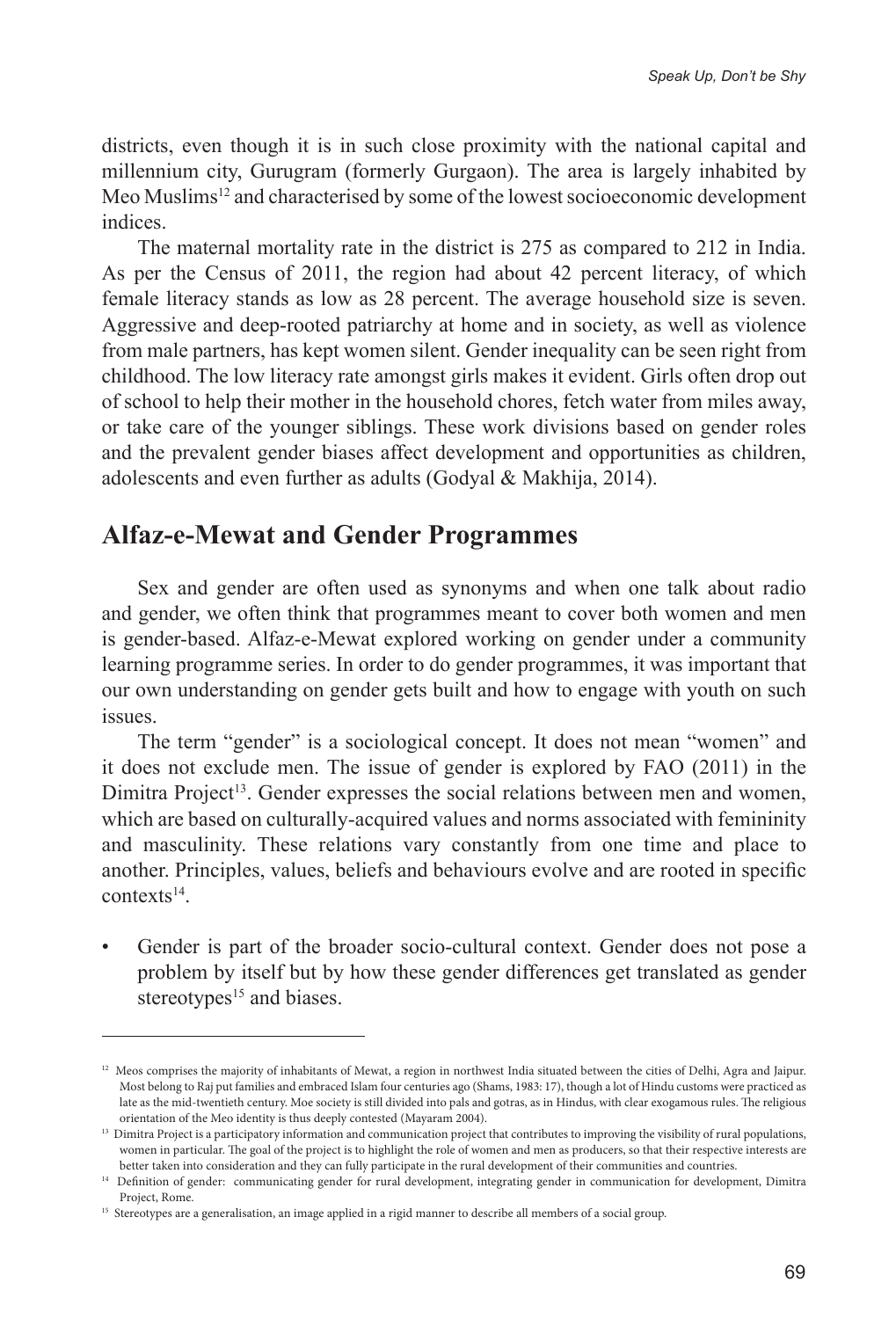- Gender equality, which is related to law, means that all human beings are free to develop their skills and make choices without the limitations of stereotypes, prejudices and rigid gender roles. The rights, responsibilities and opportunities of women and men cannot depend on whether they were born male or female. FAO has defined some of these terms as follows: Gender equality means that women and men have equal rights and that their aspirations and needs are considered equally<sup>16</sup>.
- Equity, which is more related to justice, means fair treatment for women and men, according to their specificity. This treatment may be identical or different, but should be equivalent in terms of rights, benefits, obligations and opportunities. Equity requires specific measures to compensate for the existing imbalances that put women or men at a disadvantage; the ultimate goal is equality (FAO, 2011, p. 16-18).

However, being equal does not mean being the same, nor similar, nor identical. In a population made up of many different individuals, homogeneity is not possible: heterogeneity (multiplicity and diversity) wins out. Identities are shaped by social and economic factors such as sex, age, peer group, social and geographic background, religion, social, marital and family status, health, education and professional position. Our identities create different needs and expectations, specific hopes and aspirations, and particular constraints and strengths $17$ .

That is why communication initiatives must never be aimed at all and sundry, or at overly broad categories, such as women or young people. Rather, they should be targeted at more specific groups<sup>18</sup>. Formative research, the foundational work in a community learning programme, including focused group discussions, in-depth interviews with stakeholders revealed how gender, sociocultural and economic factors influenced choices and experiences. Focused group discussions with girls and boys on topics of gender came across as a surprise for them, as these topics had never been raised and talked about before. It was more a peer culture.

# **Alfaz-e-Mewat and Gender Programmes**

Community radio Alfaz-e-Mewat (rural voices of Mewat) FM 107.8, is an initiative of the Sehgal Foundation (a public charitable trust registered in India since 1999), that was launched in 2012 and has since then been creating an everwidening and community-driven platform to give voice to communities and

<sup>&</sup>lt;sup>16</sup> Definition of equality: communicating gender for rural development, integrating gender in communication for development, Dimitra.

<sup>&</sup>lt;sup>17</sup> Communicating gender for rural development, integrating gender in communication for development.

<sup>&</sup>lt;sup>18</sup> FAO definition of equality: communicating gender for rural development, integrating gender in communication for development.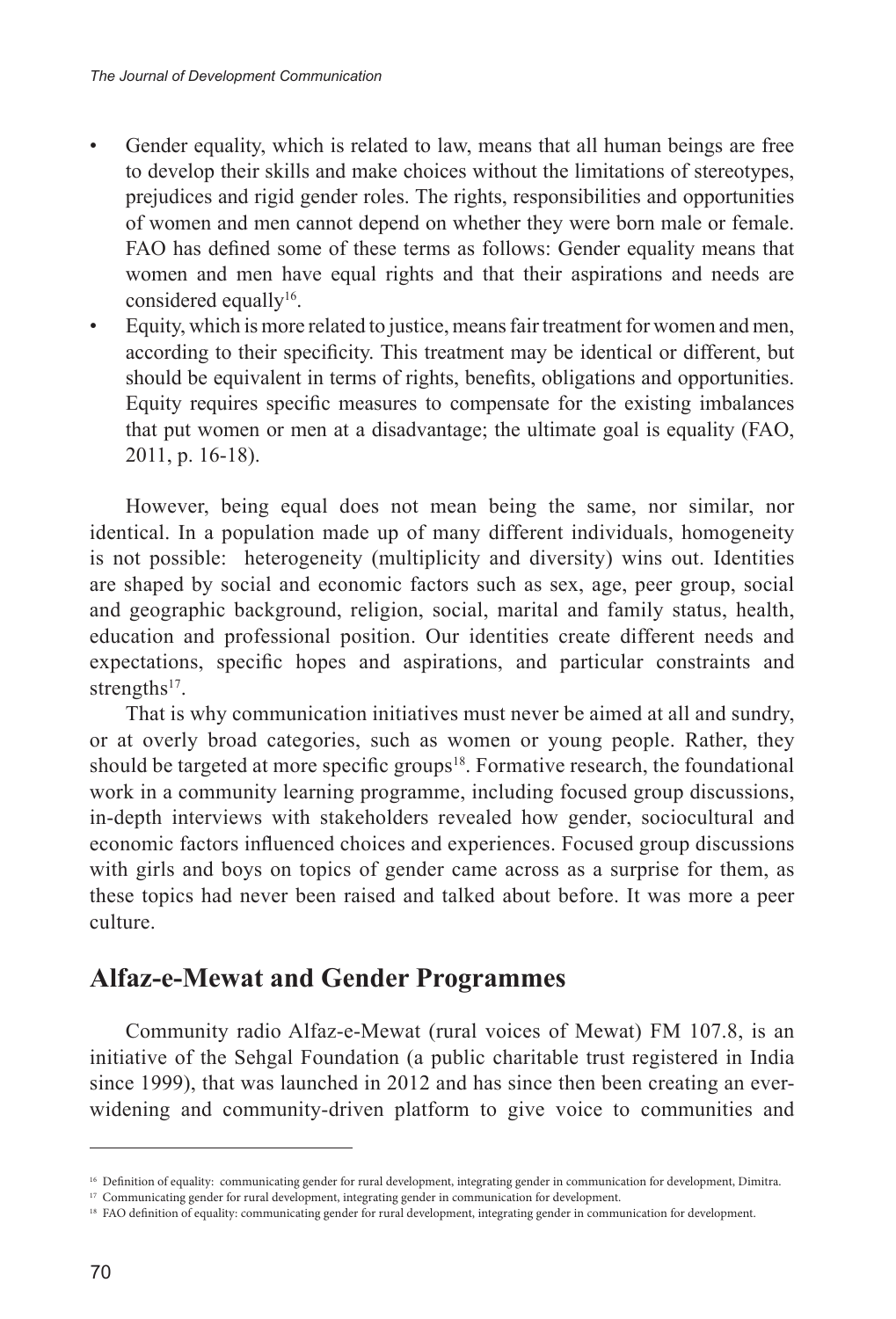connect individuals and communities to new knowledge, essential government services and local cultural traditions. With a vision to see 'every person across rural India empowered to lead a more secure and prosperous life', Sehgal Foundation was reaching out to rural villagers through face to face meetings, awareness drives and community based events. The need for having a community media tool such as community radio arose in order to reach a critical mass of people and at the same time give them a platform to voice their concerns. Alfaz-e-Mewat broadcasts thirteen hours a day, seven days a week, and brings important messages in the local language on agricultural techniques, nutrition, women and child health, as well as other social and cultural issues, reaching out to 224 villages.

At Alfaz-e-Mewat, the experience of working on gender themes raised many eyebrows, especially when the word 'gender' was uttered, and when dialogues around gender based issues were initiated (within the target group). The subject led to a lot of curiosity and excitement; the conversations between groups of girls and boys. The Alfaz-e-Mewat team encountered initial resistance, coupled with a willingness to continue with such platforms so that issues important to the target groups could be discussed easily and openly. Initially, the groups were hesitant and shy but their comfort level grew with every meeting we had with them. Simultaneously, we also approached the girls group. Their inhibitions were stronger, logically so, but they also seemed interested. The women reporters spent few hours daily to build a rapport with them and share their own experiences. Slowly the girls started to share and talk about issues like: What is puberty? How do adolescents feel when physical changes come knocking? What is menstruation? When does it start or stop?

Four months of enriching talks with these groups laid the basis for the series being produced on adolescents. The series placed emphasis on participatory content production that is hitherto the best form of production any station can aspire for; however, tight frameworks, lack of resources and timelines sometimes diverted us from this unique concept, only to come back closer to the groups, who now wanted to share more and more. One of radio team members recalls when the groups would request participants to stay over for a longer time and listen to their stories and experiences and how they felt in that situation. The series titled *Kuch Tum Kaho Kuch Hum Kahen*, literally translated as 'You say something, I say something or Speak Up' got its name from the many conversations we had with the groups aimed at encouraging conversations around these topics, which could be the only way to find solutions to challenges faced in these domains.

#### **Similar Problems but Differing Perspectives**

As gender equality happens to be a standalone goal in the international community's Sustainable Development Goals (Goal 5), the series was a good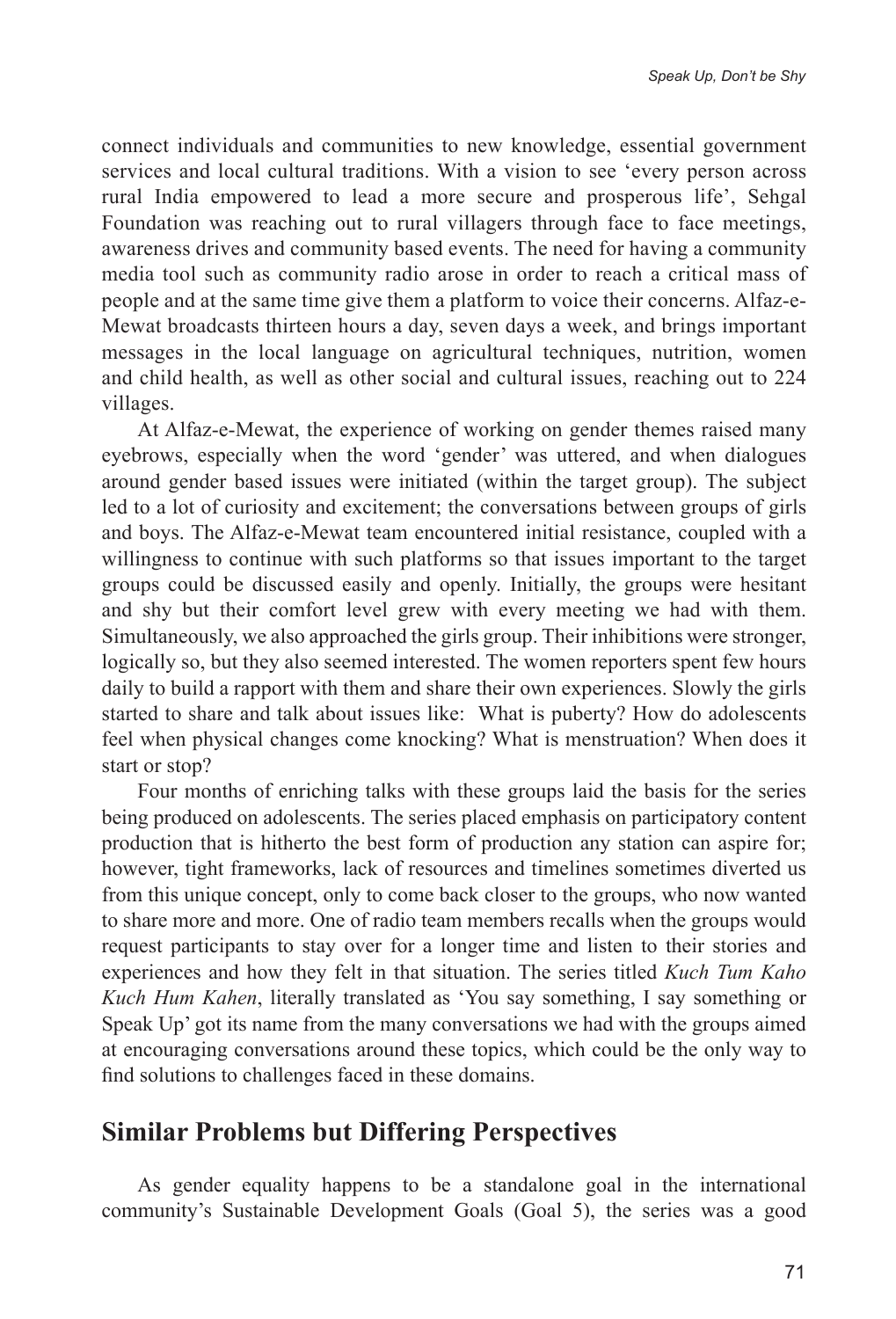opportunity to talk about gender-based stereotypes and how they affect adolescents. Some of our conversations were designed to bring out opinions regarding this such as doing anonymous exercises where the group put out their gender related experiences across different phases in their lives. When this exercise was done with girls, we found the gender-based stereotypes becoming stronger as they grew. One of the girls from the group shared that her brother, though younger, can go out until late but that she was not allowed to do so. She added that although the family did not discriminate between the siblings, girls have to take on certain responsibilities such as helping the mother in the kitchen, taking care of younger siblings, learning how to manage household chores and others as girls are expected to take care of the new family she goes into after marriage.

Gender inequity is widespread in Indian society; this is recognised as an important determinant of sexual and reproductive health problems. Most adolescents are at a threshold where there is a big gap between what they want and what they get. Adolescents narrated several personal experiences related to early marriages of elder brothers, which put an end to the latter's career, bringing in a lot of additional responsibility. As per our research, boys, for instance, opened up quicker and easier than girls, as far as talking about sex, relationships, love, attraction, and pressure of marriage was concerned; girls, on the other hand, were reluctant to even talk about such topics, though they found these subjects to be pertinent, but eventually with increased rapport building this started to change.

The programme was aired every week and an adolescent health counsellor joined in live, at the studio, just after the programme went on air. Students called into share their experiences and pose queries and also visited the general hospital with their concerns around gender and sexuality. All this was done in an anonymous manner such that the identity of the caller is not revealed.

The 10-episode series covered topics such as dreams and aspirations of adolescents, hurdles faced while realising goals, views on early marriage, fashion, and perceptions around both genders, some which are even discriminatory at times. Aijaz (name changed) talked about his first experience of shaving, the kind of scolding that followed from his father, and the taunts of an impending marriage. Suman (name changed) shared the level of confusion, she experienced, when she had her first periods, as no one had told her about this natural biological process. Later, however, she was relieved and happy, as she felt complete as a girl. Looking at things through the gender lens can add value to the content, and see the impact of the influence that stakeholder groups viz peer, family, relatives etc. have on youth.

### **Way Forward**

The gender programming at Alfaz-e-Mewat has been an educative experience, not limited to just broadcasting information, but also serving as a platform for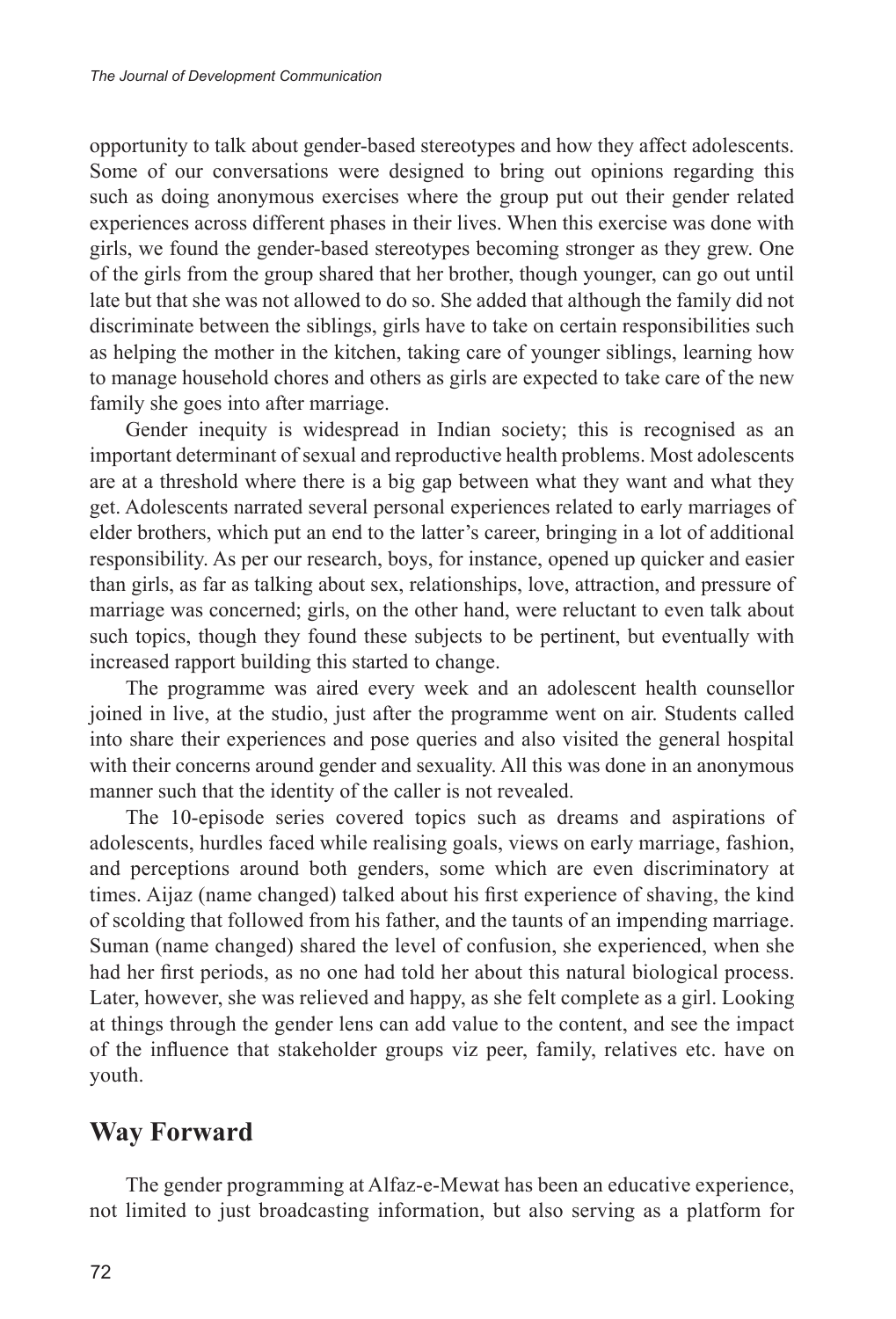expression, debate and dialogue. It also helped us evaluate gender sensitivity within the organisation, including efforts made to address gender inequality; increased involvement of women at all levels - from programming to internal decision-making at the radio station; ensure that everyone working at the radio is aware of gender issues and contributes to a culture of equity in the running of the radio station and in programme production; promote voices and concerns of marginalised groups in the community including women and youth; portray women in a positive light as active members of the society; avoid the use of stereotypes, encourage a gender neutral language; and encourage debate and exchanges between different groups in the community (Farm Radio International, 2012).

The radio series gave a platform to adolescents to speak up and share their personal experiences and concerns and at the same time find solutions, all of this aiming at creating a space for these conversations to happen. They are many such stories of embarrassment, frustration, hope, ambition, and failure that are waiting to be heard - this is just the beginning.

#### *References*

*Alfaz-e-Mewat*. (n.d.). Retrieved from https://en.wikipedia.org/wiki/Alfaz-e-Mewat.

- AMARC. (1988). What is community radio?. In Fraser, Collin & Estrada, Sonia Restrepo. *Community radio*  handbook, (pp. 4) Retrieved from http://www.unesco.org/webworld/publications/community radio handbook.pdf.
- Chawla, A. (2016). *How Meos shape their identity. Economic & Political Weekly*, *51*(10). Retrieved from http:// www.epw.in/journal/2016/10/web-exclusives/how-meos-shape-their-identity.html.
- *Empowerment of rural women in developing countries: Challenges and pathways*. (2015). New Delhi, India: Council for Social Development by Concept Publishing Company Pvt. Ltd.
- FAO. (2011). *Communicating gender for rural development: Integrating gender in communication for development*. Retrieved from http://www.fao.org/docrep/014/am319e/am319e00.pdf.

Farm Radio International. (2012). Researching and producing farmer focused programs. Voices, (95). Retrieved from http://frrp.wpengine.com/wp-content/uploads/voices\_95.pdf.

- Fraser, C., & Estrada, S. R. (2001). *Community radio handbook*. Retrieved from http://unesdoc.unesco.org/ images/0012/001245/124595e.pdf.
- Ghoorah, T. (2014). Revisiting community radio through a gender lens. *The International Journal of Social Sciences and Humanities Invention*, *1*(6), 467-478. Retrieved from https://valleyinternational.net/ thijsshi/v1-i6/8%20theijsshi.pdf.
- Impact of media use on children and youth. (2003). *Paediatr Child Health*, 8(5), 301–306. Retrieved from https://www.ncbi.nlm.nih.gov/pmc/articles/PMC2792691/.
- Massachusetts Association for Marriage and Family Therapy. (n.d.). *Gender roles and adolescents*. Retrieved from http://www.mamft.org/gender-roles-adolescents.
- Mayaram, S. (2004). *Against history, against state: Counter perspectives from the margins*. New York: Columbia University Press.
- Murada, P. O., & Grover, A. M. (2014). Women's voices: Engaging the excluded. *Review of market integration*, *6*(1), 114–130. Retrieved from http://journals.sagepub.com/doi/pdf/10.1177/0974929214560118.
- Shamsh, S. (1983). *Meos of India, their customs and laws*. New Delhi, India: Deep and Deep Publications.

*Transforming our world: The 2030 agenda for sustainable development*. (2015). Retrieved from http://www. un.org/ga/search/view\_doc.asp?symbol=A/RES/70/1&Lang=E.

Wei, F. F., & Hendrix, K. G. (2009). Gender differences in preschool children's recall of competitive and noncompetitive computer mathematics games. *Learning, Media and Technology*, *34*(1), 27-43. Retrieved from http://www.tandfonline.com/doi/full/10.1080/17439880902759893.